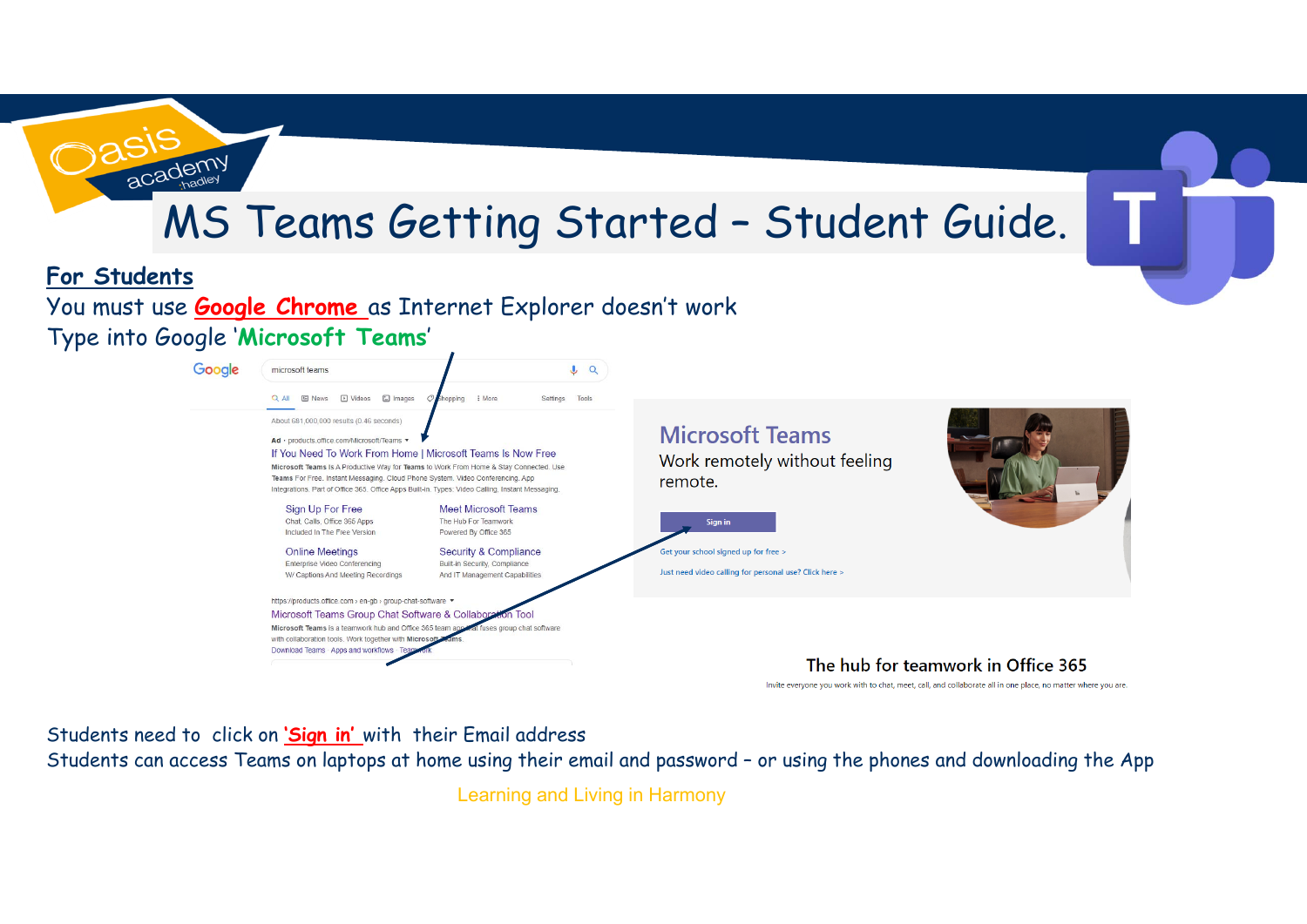

## **Logging on**

## **For Students**

1. Once you have clicked on this then the following organisational page will appear. You first need to put in your school email address which is:

## Firstname.lastname@oasishadley.org

2. Next you will be asked to enter your password. This is your school password that you log into the school PC's with then click **'Sign in'**



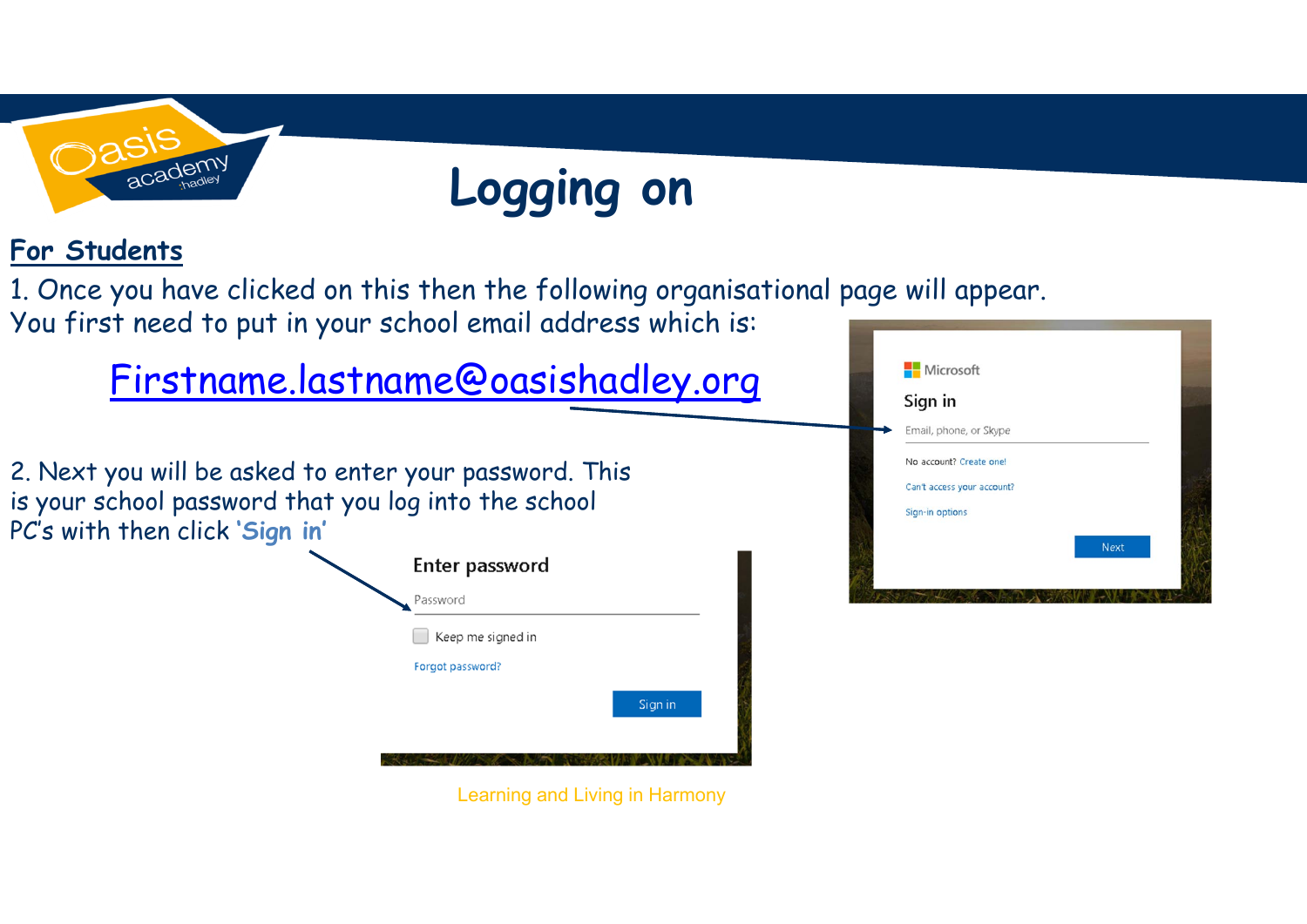

This is what the Teams Dashboard looks like. Firstly its recommended that you download the Teams app, which will install on your home PC. Just click on the icon below and follow the instructions